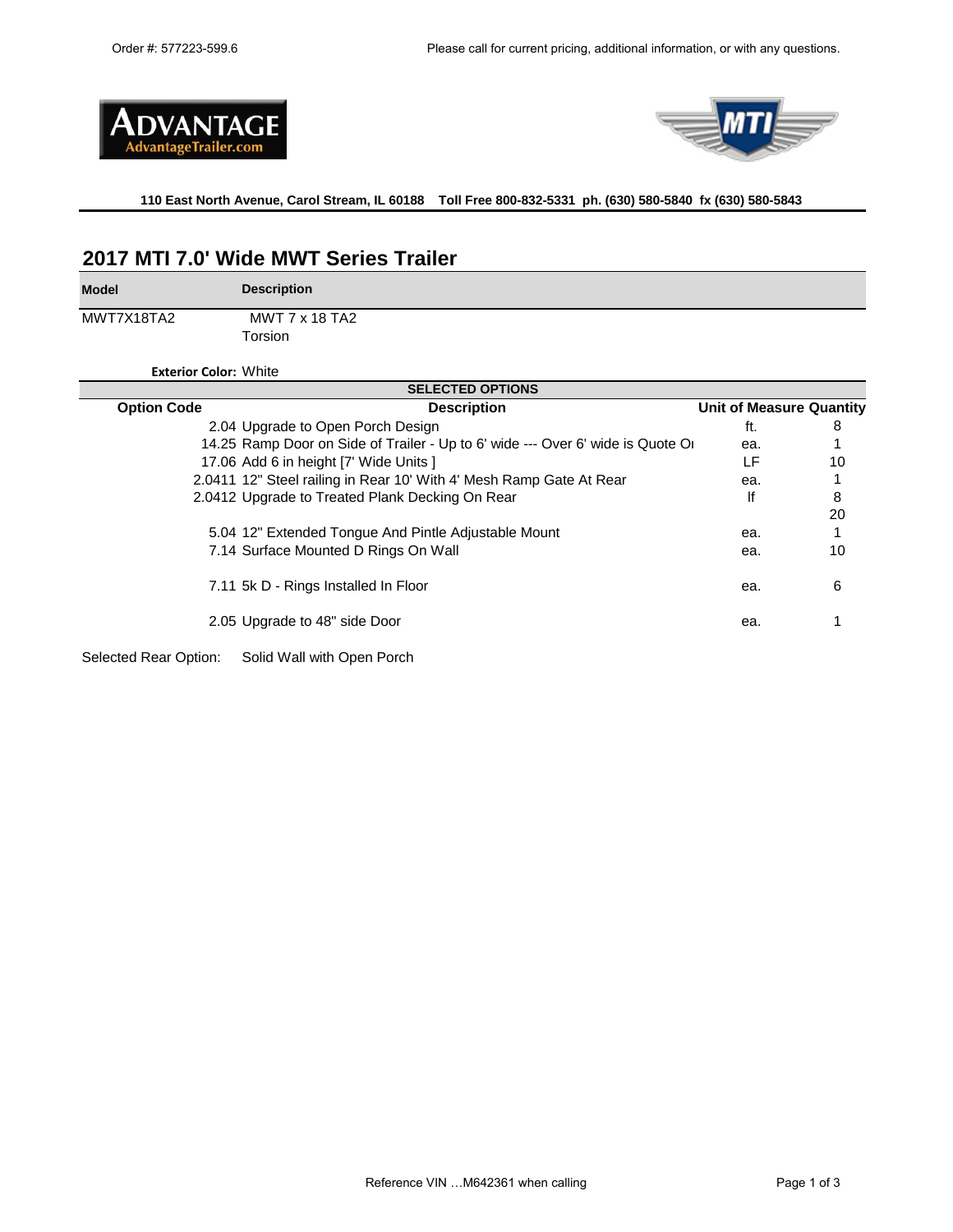

2-5/16" Coupler - Tandem Axle Models 2,000 lb. Top Wind Jack w\Sand Pad Safety Chains

## **Axle**

TA2 Models - 3,500 lb. Torsion Brake Axles **Interior**

|              | Single           | <b>Double</b> |
|--------------|------------------|---------------|
| <b>Hitch</b> | <b>Rear Door</b> |               |

| Width | Door | Door | Door |
|-------|------|------|------|
|       |      |      |      |

## 7' X \*Light Duty

**Ramp** 

**7' Wides** \* Light Duty Ramp Door has a 1,000 lb. capacity

3/4" Engineered Wood Flooring

3/8" Plywood Walls Trimmed Out with Lauan

5' Wides - 5' 6" 8.5' Wides - 6' 6"

## **Interior Heights**

4' Wides - 4' 7' Wides - 6'

## **Tires and Rims**

ST205/75D15 Bias w\White Wheels on 3,000 lb. and **Exterior** 3,500 lb. axles Flow-Thru Sidewall Vents ST225/75R15 Radial wWhite Wheels on 5,200 lb Axles ...............................

24" On-Center Floor **ATP** Fenders 18" Wedge Nose 1-1/2" Lower Trim Undercoated Frame 3" Top Rail

**Side Door - All Doors with NO Step <b>Electrical** 

36" Door w\Barlock on 7' Wide Models Breakaway Box, Battery, & Switch

48" Door w\Barlock on 18' and Longer Models

Inverted ATP Stoneguard **Frame** Galvanized Steel Roof Roof Reserves and Reserves and Reserves and Galvanized Steel Roof 24" On Center Roof and Walls **ATP Rear Corners and Header** ATP Rear Corners and Header

**5', 6', 7' Wides** (1) 12-Volt Dome Light

7- Way Plug on Electric Brake Axles LED Strip Tail Light/Brake Lights, Surface Mounted LED Surface Mounted Clearance Lights

 $24$  Door wab Plug on 8' Long Models 4-Way Plug on Idler Axles Axles Axles Axles Axles Axles Axles Axles Axles